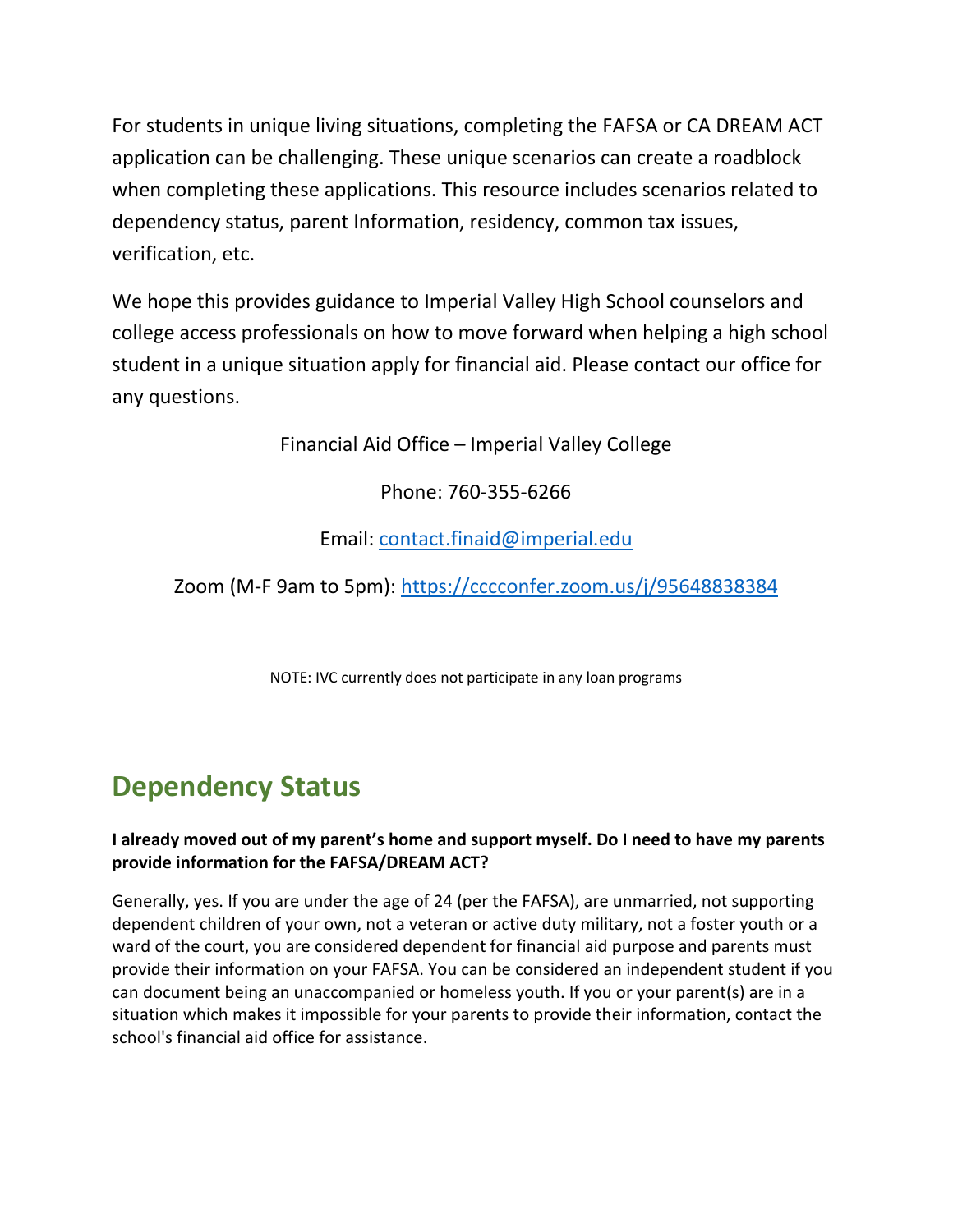#### **My parent(s) kicked me out of their house and I have been living with friends ever since. How do I complete the FAFSA/DREAM ACT?**

If you are still considered a dependent student for financial aid purposes, responsibility for your college education still rests with you and your parents, even if they've kicked you out. They must still file the FAFSA.

If, however, you meet the requirement for an independent student, a court has made you an emancipated minor, assigned a legal guardian other than parents, etc. you can file as an independent student without parental information. If the parent-child relationship was broken a long time ago but there was not court action taken to make you an emancipated minor, you may be able to file as an independent student. Get documentation of your status (kicked out, living unaccompanied) from a counselor, clergy, or social worker. Contact your financial aid administrator about the documentation they will need to consider this option.

### **I don't know where my parents are and I have been living with my grandparents or other relative. Do I need parent information? Do my grandparents/relatives complete my FAFSA as my parents?**

No. Your parent information will still be required, unless your grandparents have adopted you or have legal guardianship. Paperwork will be needed showing "proof" of legal guardianship/adoption.

Dependency override *may* be a possibility here. Student would need to work with the financial aid office at their school to find out what they would need to submit and whether they qualify.

### **I have a child and am living with my mom. She pays for most things. My mom would like me to get a full-time job after graduation and not go to school so I can help out with more expenses, so she said she won't help me with the FAFSA. Can I fill out the FAFSA without her?**

A youth with legal dependents of their own is typically considered independent and will not need parent information *if* they are providing support for their child.

Support typically means 50% or more: Do you now have, or will you have children who will receive more than half of their support from you between July 1, 2010 and July 30, 2022?

If a student files independently because they have dependents and do not actually provide support (+50%), they may be selected for verification, especially if they do not file taxes, report income, etc.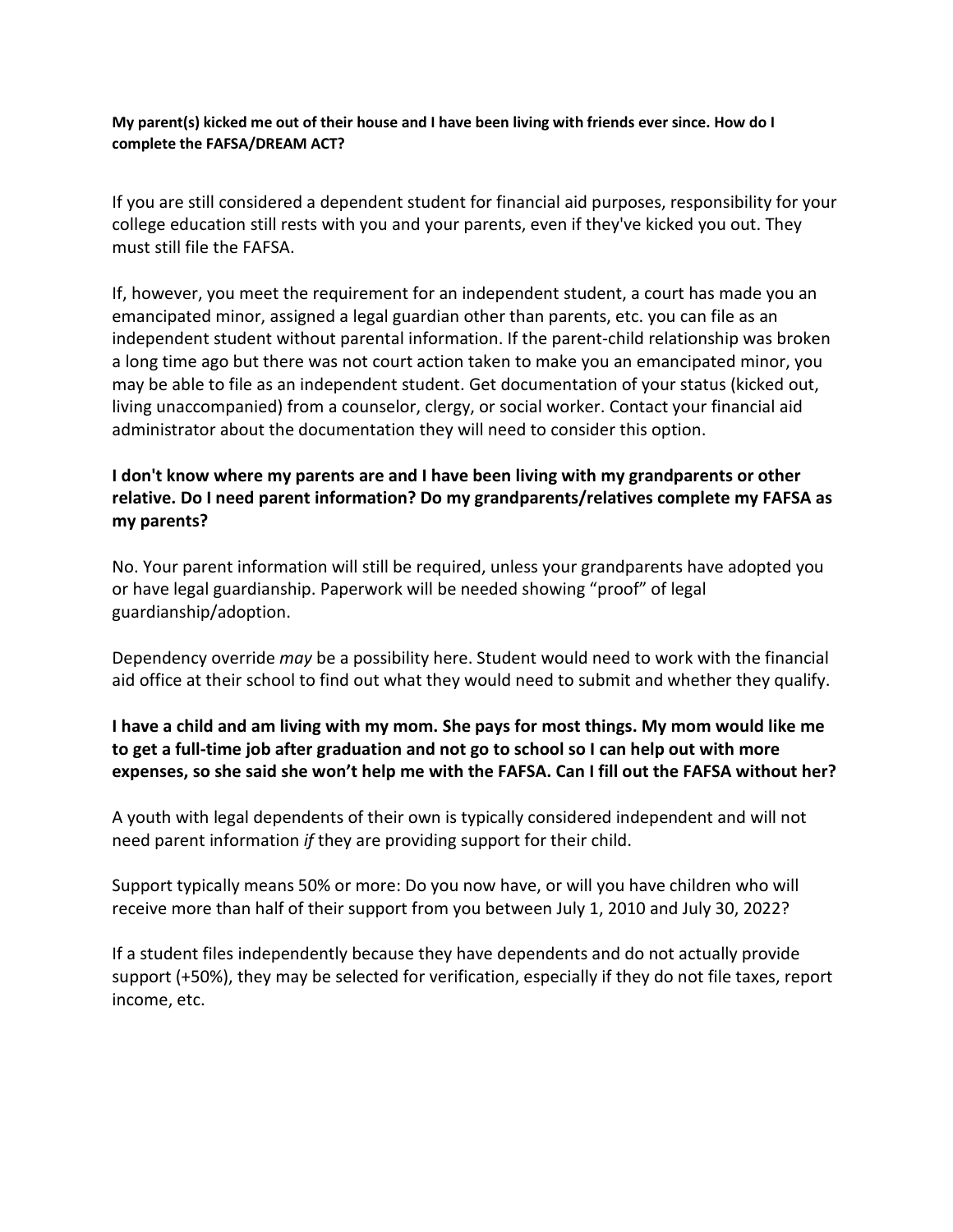#### **My parents refuse to complete the FAFSA/DREAM ACT. Now what?**

Other than merit based aid, the annual maximum unsubsidized Direct Loan (\$5500 for first year students) is the only aid a financial aid administrator can award to you if you are a dependent student, but your parents refuse to provide their information on the FAFSA. Please note that IVC does not currently participate in the federal student loan programs. If this is your situation, contact the financial aid administrator at the school you wish to attend for filing instructions/assistance.

#### **Student is in foster care, or was in foster care at some point since age 13**

- Check the appropriate box in "dependency" on FAFSA or DREAM ACT.
- Student does NOT need to provide parent information.
- If a student is in foster care and placed with a family member other than their parent, they will still NOT need parent information.
- Documentation is likely to be requested in the verification process by the college's financial aid office.

#### **Dependency Overrides**

If the student is required to provide parent information, but cannot, the student should contact the financial aid administrator at the college they plan to attend to discuss

It is rare: Nationally, approximately 2% of undergraduate students become independent through such dependency overrides:

- Financial aid office has discretion, but strict guidelines
- Must have supporting statements to be considered

# **Parent Information: Divorce, Separation, and Remarriage**

#### **My parents are divorced/separated. Which parent's information should be on my FAFSA/DREAM ACT?**

Parent lived with most during the last 12 months.

#### **I didn't live with either parent or I lived with each parent an equal amount**

Information should be provided by the parent who provided you the greater amount of financial support during the last year.

#### **One of my parents is in another country**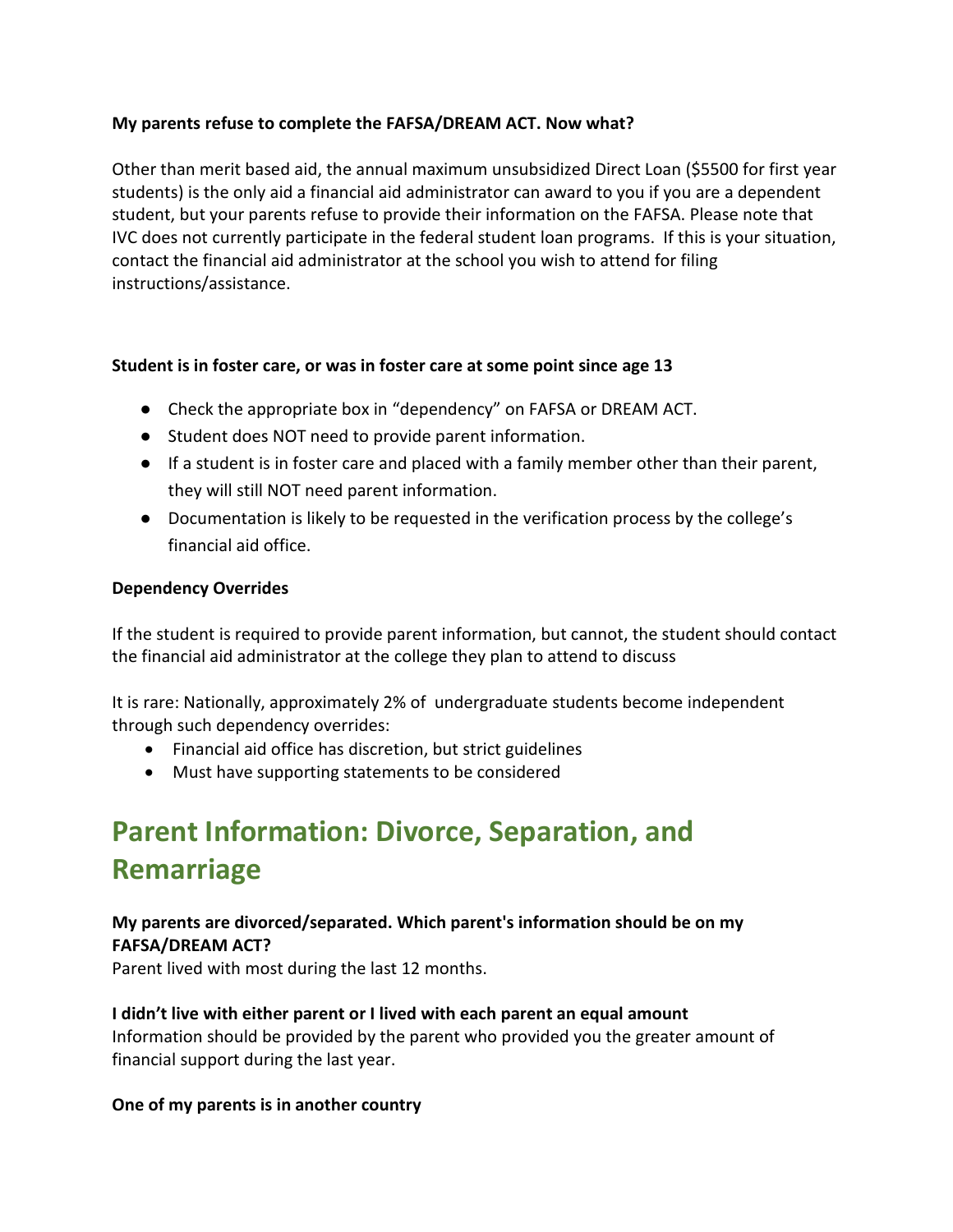Use the parent who is in this country

### **My parents are divorced, and my mom is remarried. Step-parent will not support with college.**

If this parent has remarried, financial information for the step-parent must also be provided. If you live with the step-parent and they were married before you filed, they need to provide information. Pre-marital or nuptial agreements do not remove this obligation.

#### **My parents are married, but live apart and don't talk (informal separation)**

Parent the student lives with most or whomever provides the most financial support.

#### **My parents are divorced but continue to live together**

Information for both parents must be reported.

#### **Parents live together, but are not married**

If parents are living together they both need to provide information, regardless of their marital status (married, divorced/separated, not married, etc.)

#### **Student's parent is unwilling to provide income information**

- Try to schedule a meeting with the parent to discuss this. Let them know that you've been helping their student with their post high school plans, and you would like to talk with them about a few next steps. Even if you're frustrated and irritated, start the conversation by sharing something positive about their student and their future plans. Ideally an in-person meeting is best, but a phone call works if that's all that is possible.
- Discuss the situation in the context of the student's plans after high school and why FAFSA or DREAM ACT is critical. Students cannot receive most financial aid without FAFSA or DREAM ACT. Ask the parent to share what their concerns are about their student applying for financial aid.
- Make it clear that applying for financial aid doesn't obligate parents to pay for anything; it only determines what aid the student is eligible for. The student will later decide what to accept from what is offered by each school.
- It's not necessary to share income information with the student to complete the form. The parent can log in and provide this information without the student. However, the student will be able to view this information if they log in to their FAFSA or DREAM ACT at a later time.
- Information in financial aid applications is protected by federal law. It is shared only with the colleges the student chooses, the state financial aid agency and for FAFSA, the U.S. Department of Education.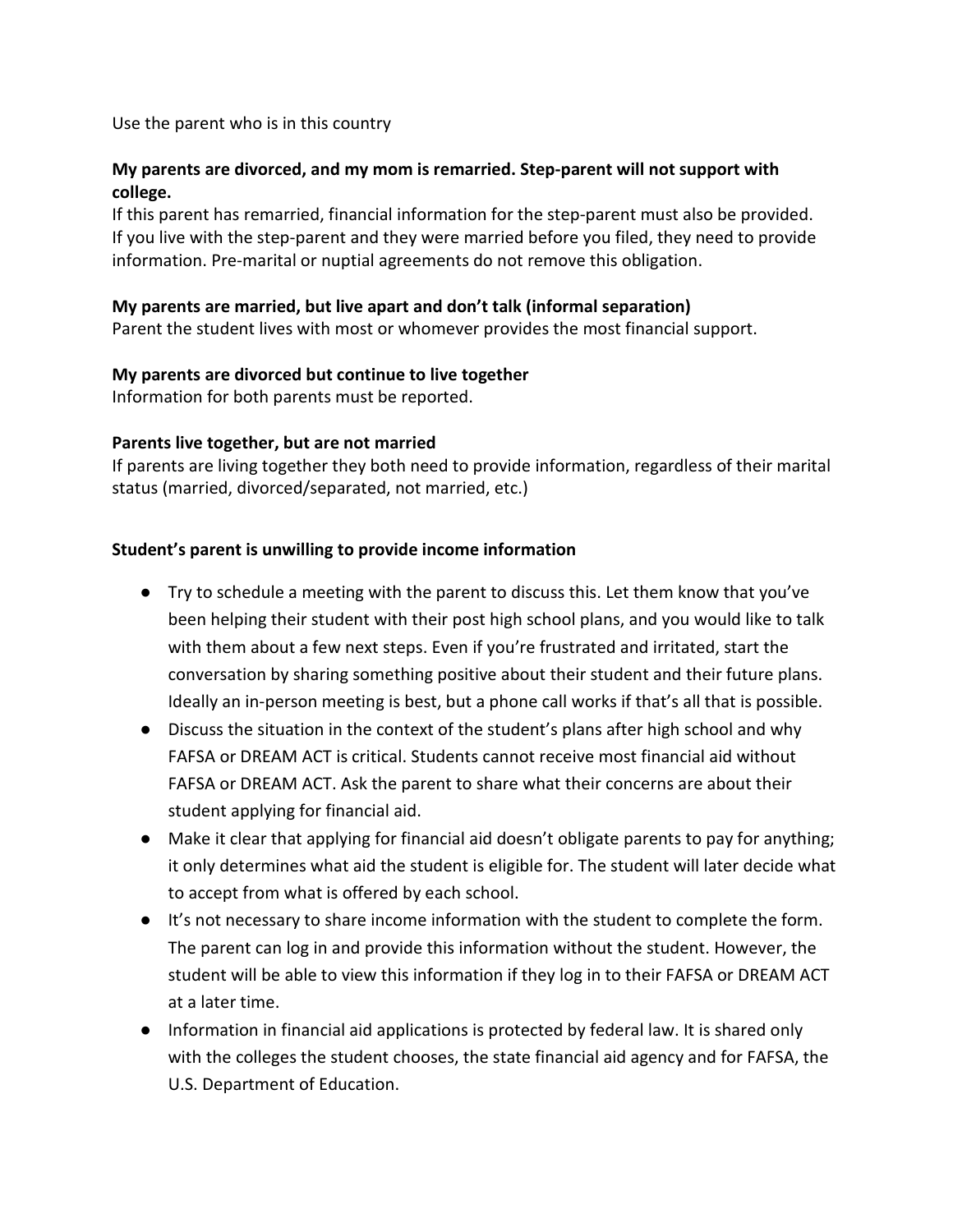#### **Student does not live with parents but is not in a legal guardianship**

Many variations on this scenario including, but not limited to: immigration and family roles, student fleeing unsafe in home environment, parent in another country with student living here with informal guardian.

- This is the most difficult financial aid situation you will encounter. Take a deep breath, remain calm, and prepare for a process that will likely take many months. Let the student know that this situation is challenging, it is not their fault, and you will be their advocate and you will get through it together.
- If the student can safely contact one parent for financial information, this is the best option to take (even if they don't live with them and aren't supported by them). If this is not physically or psychologically safe, then do not pursue this option.
- If the student can check any of the "yes" boxes for independence on the FAFSA or DREAM ACT (same questions), then do that. Be aware that the student will be required to provide documentation for this, which is where it gets challenging.
- Determine if the student may qualify as homeless or at risk of homelessness. Get to know your school or district's liaison as they can help with determining if the student meets the criteria and provide documentation.
- Parent refusal to provide information or contribute to college is not a special circumstance. Schools will not provide dependency overrides in these circumstances. Student should select "I do not have a special circumstance but I am unable to provide parental information" if they do not have a special circumstance but cannot provide parental information.
- Students who complete a FAFSA without parent information must proactively contact the financial aid office at the student's intended campus and find a person who can help navigate the process of applying for a "dependency override." Until a dependency override has been granted, the FAFSA will not calculate a student's EFC.

## **Residency**

#### **Student and parent are undocumented**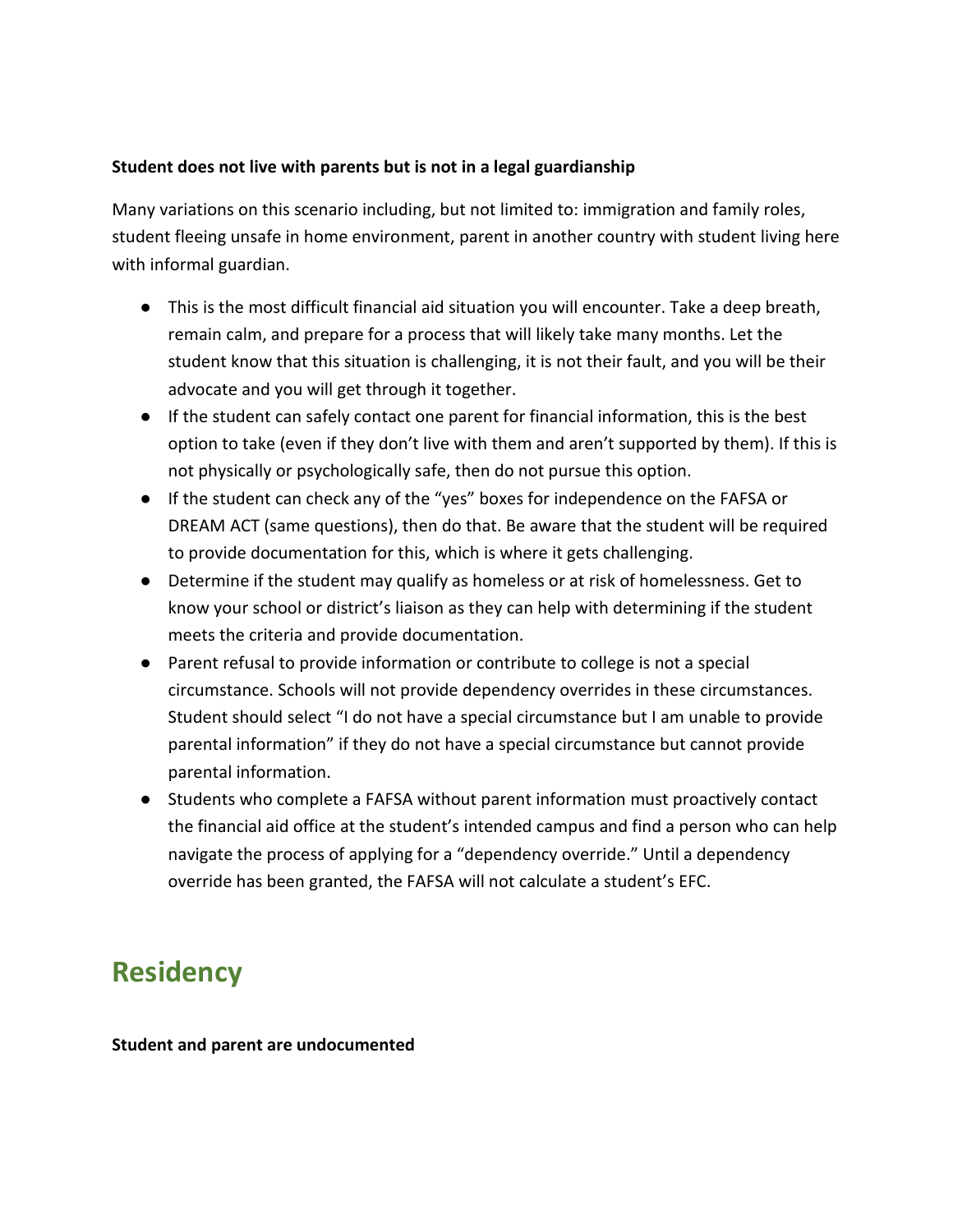- Do not assume that any student or parent is undocumented or are documented U.S. citizens unless they tell you. Do not ask a student or their parent about their immigration status.
- Be mindful of the justifiable fears that this family is living with: deportation, family separation, detention, or losing a job or home.
- Be sensitive to fear families are facing about completing financial aid forms. Share facts with empathy about where this information goes and does not go. Do not minimize it or argue with fear.
- Explain both DREAM ACT and FAFSA and that you can help with both.
- Information in financial aid applications is protected by federal law. It is shared only with the colleges chosen by the student, the state financial aid agency and for FAFSA, the U.S. Department of Education.
- DREAM ACT collects the information to determine the following from students and parents: (1) Income and other available money (2) If the student is a California resident

DREAM ACT data is used to determine eligibility for state financial aid programs. For more details on the security of this information, visit<https://dream.csac.ca.gov/>

#### **Student is a US citizen, parent is undocumented**

Do not assume that any student or parent is undocumented or are documented U.S. citizens unless they tell you. Do not assume that all members of a family share the same immigration status. Do not ask a student or their parent about their immigration status.

- Be mindful of the justifiable fears that this family is living with: deportation, family separation, detention, or losing a job or home. Students in this situation fear what could happen to their family.
- Be sensitive to fear families are facing about completing financial aid forms. Share facts with empathy about where this information goes and does not go. Do not minimize it or argue with fear.
- Student will need to file the FAFSA.
- In the parent information section, enter all zeros (000-00-0000) for the parent's social security number (even if the parent has an ITIN-tax ID number for filing taxes; that will not work on the FAFSA even though the number has the same number of digits as an SSN), and enter all other information normally. If the parent does not file taxes, this is not a problem; simply enter their income information manually. The first time, the SSN will be rejected; simply submit a second time, then it will be accepted.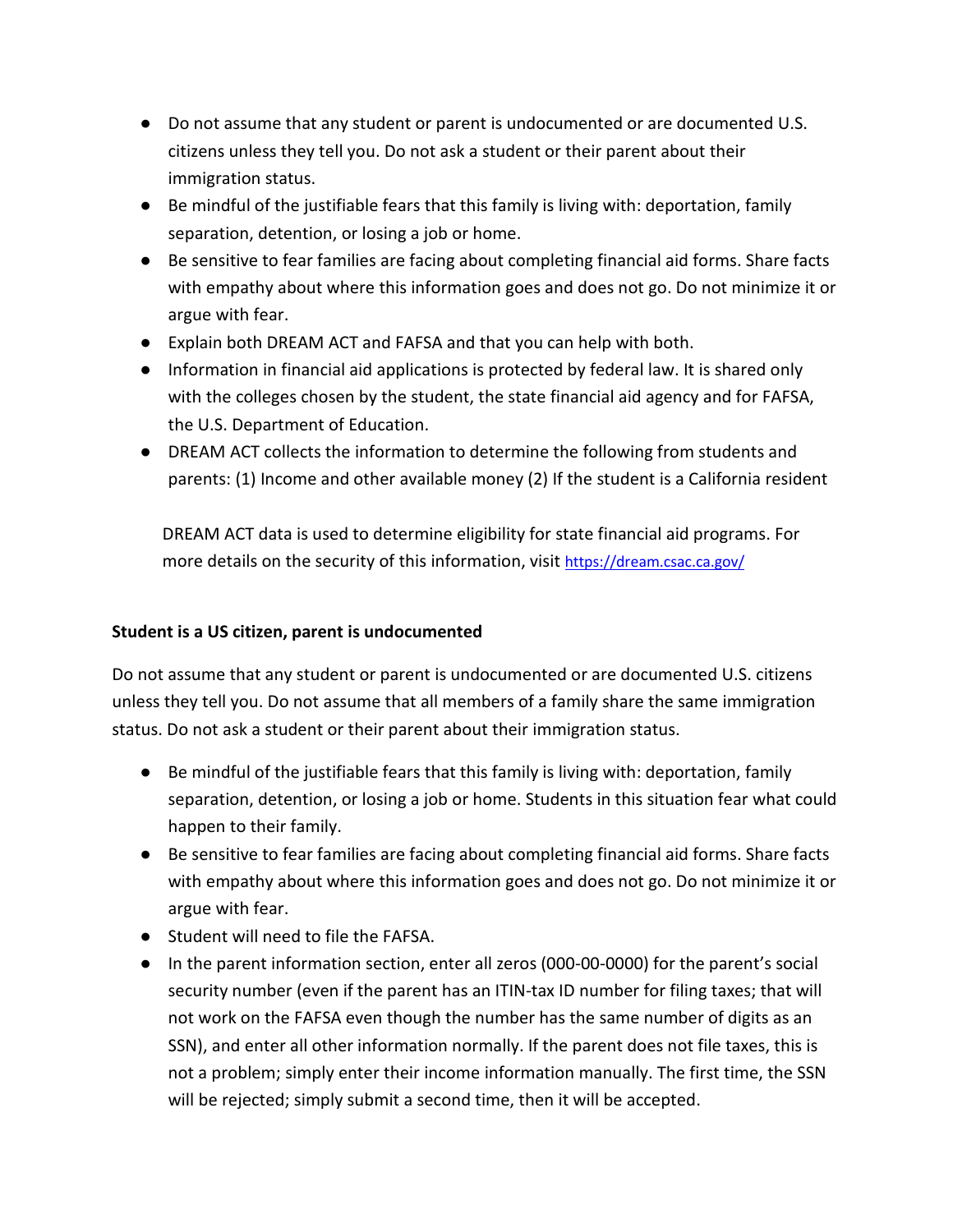● The parent will not be able to get an FSA ID to sign electronically, given that it requires a Social Security number. In this case, once the student gets to the final page, choose "Print signature page" option. At the same time, instruct the student to choose "submit without signature" option. This will start the process of getting the FAFSA processed. Print the page and have the parent sign it, then mail it in. Once the signature page is received, it will be matched with the electronic submission. Be aware that it may take up to 2-3 weeks for the U.S. Department of Education to receive and process this information and up to 6 weeks for it to show up as submitted in the portal.

Information in financial aid applications is protected by federal law. It is shared only with the colleges the student chooses, the state financial aid agency, and for FAFSA, the U.S. Department of Education

#### **Student (or parent's) Social Security number (or Alien ID #) is rejected on FAFSA**

This is not an issue on DREAM ACT, as the student/parent do not need an SSN or Alien ID to file.

- The most likely situation is that the student's (or parent's) name does not match the number on their card. Often immigration confusion leads to a person having a legal name (on their SSN or Alien ID card) that is not the name they use. A good first step is to have the person check their card and see what is actually printed there. This is their legal name and what they should use for FAFSA.
- It is POSSIBLE that the student (or parent) is undocumented (using an SSN that is not their own). DO NOT ASSUME THIS (and do not ask), but be aware this is a possibility.

# **Tax Problems**

### **My parents say they did not file taxes. Is this going to be an issue on my FAFSA/DREAM ACT application?**

Typically, no. Your parents are not required to file taxes for a student to receive financial aid.

- If parents earn below the required filing amount, they will selection "will not file." Verification may be an issue – student will have to provide documentation that shows they are below the filing requirement.
- If parents earn above the filing requirement and do not file, this will be an issue. Selecting "will file" is probably the best option for the student, but verification is likely if filing does not actually occur.

When it comes to taxes, it's important not to give advice beyond your scope of knowledge.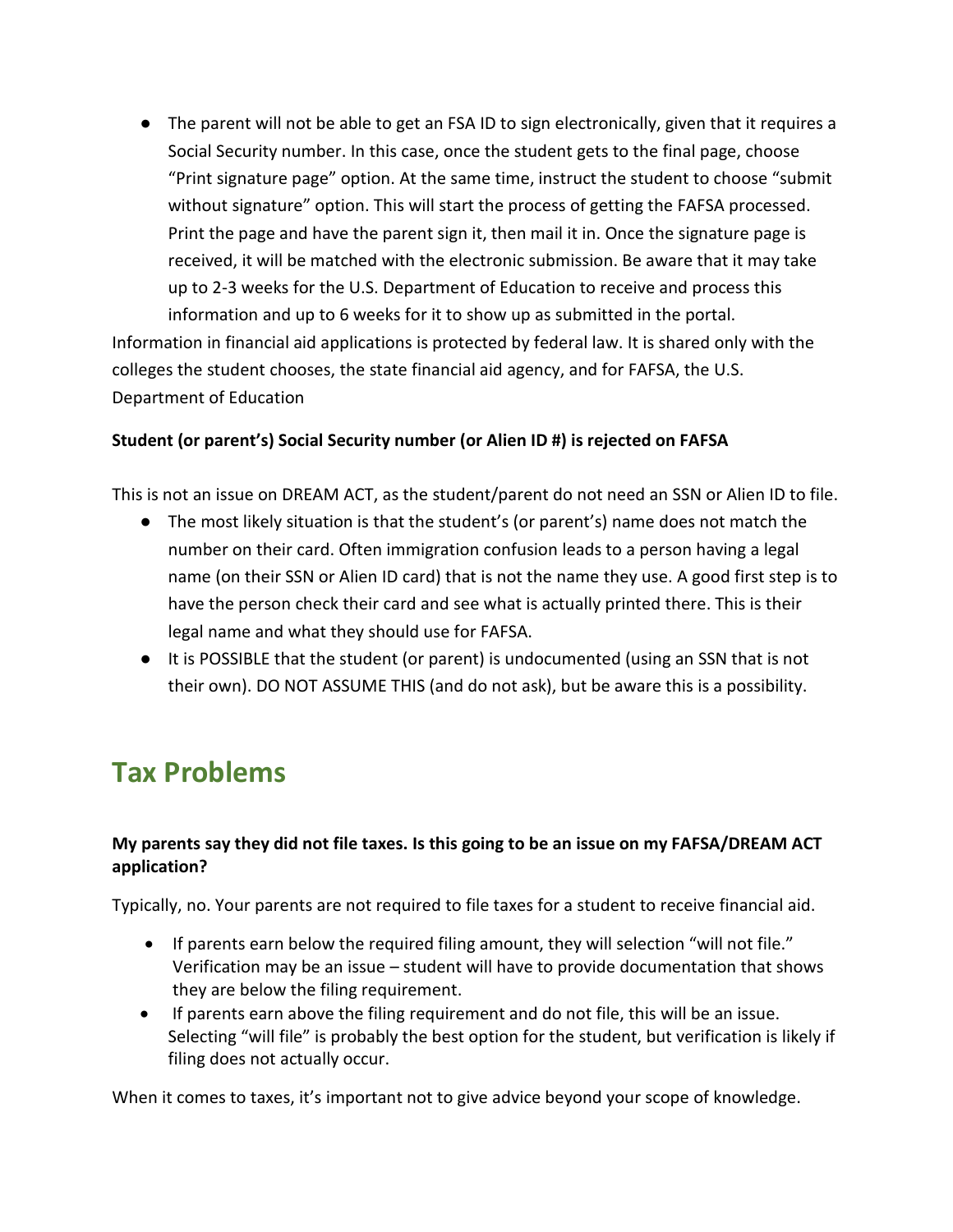# **Verification**

### **I didn't get an award letter. The financial aid office said that I did not complete verification requests I was notified of. Does the school still have to award me aid?**

The school is not required to award aid here. Technically, a financial aid application is considered incomplete until verification requests are fulfilled. If the student complete verification at this time, they may still be eligible for available aid.

Student/advocate should work with the school's FA office to determine next steps and what aid might still be available. Verification requests would still need to be completed.

### **It has been over a month and the IRS has still not sent my parent's tax transcript. My deadline to provide verification documentation is coming up very soon. Can I just submit a copy of the taxes my parents file?**

The tax return transcript is different than the actual copy of the taxes. Yes you can submit a copy of the signed 1040's for verification purposes. Keep in mind that some financial aid offices will require you submit tax transcripts.

#### **My tax transcript was mailed to my old address and I can't access it. What should I do?** You must add a mailing address on the form you submit, so make sure it's the most updated mailing address for you. If you have moved since then, may have to reorder.

#### **My teacher said for me to tell my parents to use the DRT (Data Retrieval Tool), but they say we can't. Why can't we? Will I still get financial aid?**

Situations can't use DRT

- Student/parent is married, and either student/parent or his/her spouse filed Married Filing Separately.
- Student/parent is married, and either the student/parent or his/her spouse filed as Head of Household.
- Parents' marital status is "Unmarried and both legal parents living together."
- Student/parent filed a Puerto Rican or foreign tax return.